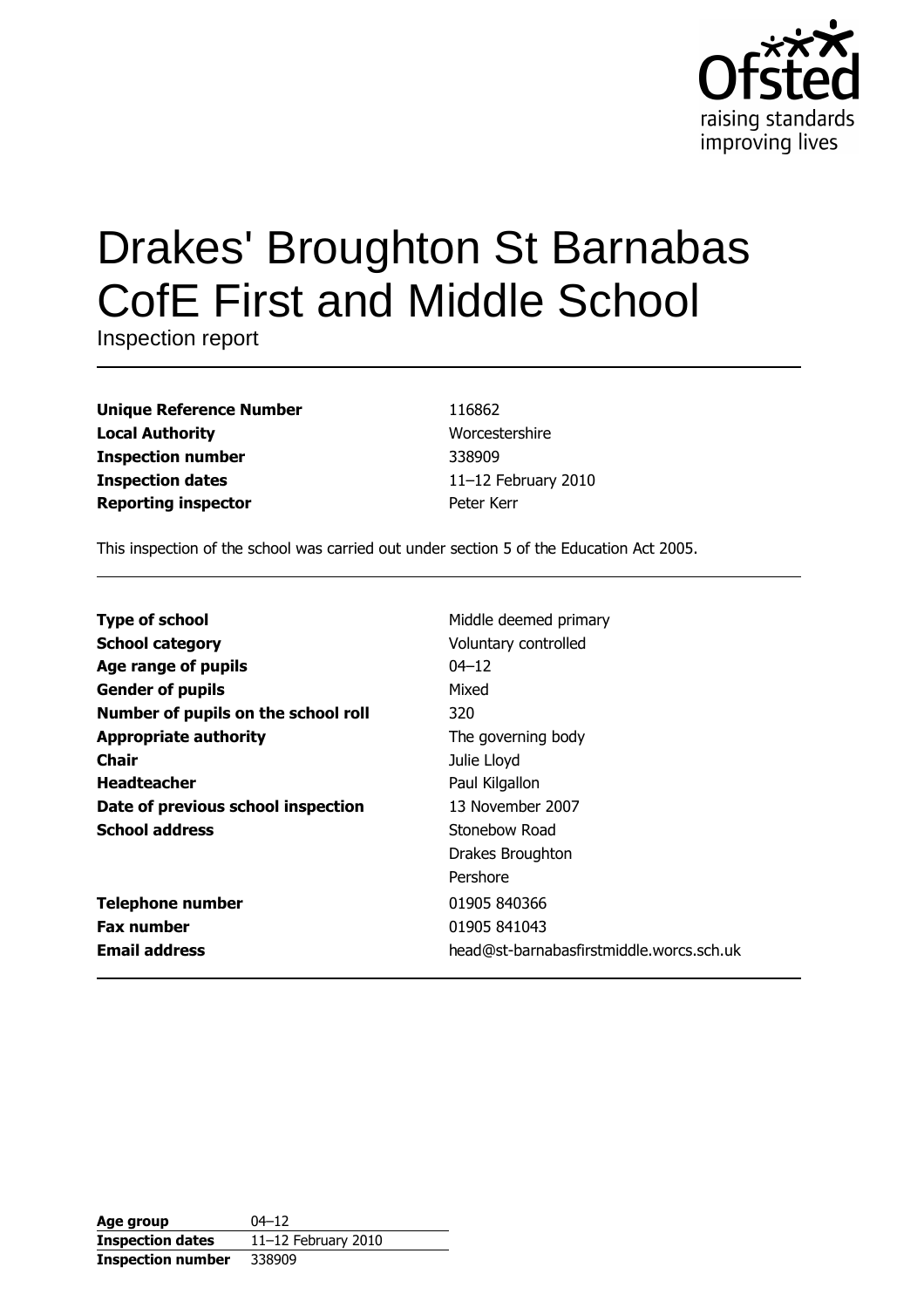The Office for Standards in Education, Children's Services and Skills (Ofsted) regulates and inspects to achieve excellence in the care of children and young people, and in education and skills for learners of all ages. It regulates and inspects childcare and children's social care, and inspects the Children and Family Court Advisory Support Service (Cafcass), schools, colleges, initial teacher training, work-based learning and skills training, adult and community learning, and education and training in prisons and other secure establishments. It rates council children's services, and inspects services for looked after children, safequarding and child protection.

Further copies of this report are obtainable from the school. Under the Education Act 2005, the school must provide a copy of this report free of charge to certain categories of people. A charge not exceeding the full cost of reproduction may be made for any other copies supplied.

If you would like a copy of this document in a different format, such as large print or Braille, please telephone 08456 404045, or email enquiries@ofsted.gov.uk.

You may copy all or parts of this document for non-commercial educational purposes, as long as you give details of the source and date of publication and do not alter the documentation in any way.

Royal Exchange Buildings St Ann's Square Manchester M2 7LA T: 08456 404045 Textphone: 0161 618 8524 E: enquiries@ofsted.gov.uk W: www.ofsted.gov.uk © Crown copyright 2010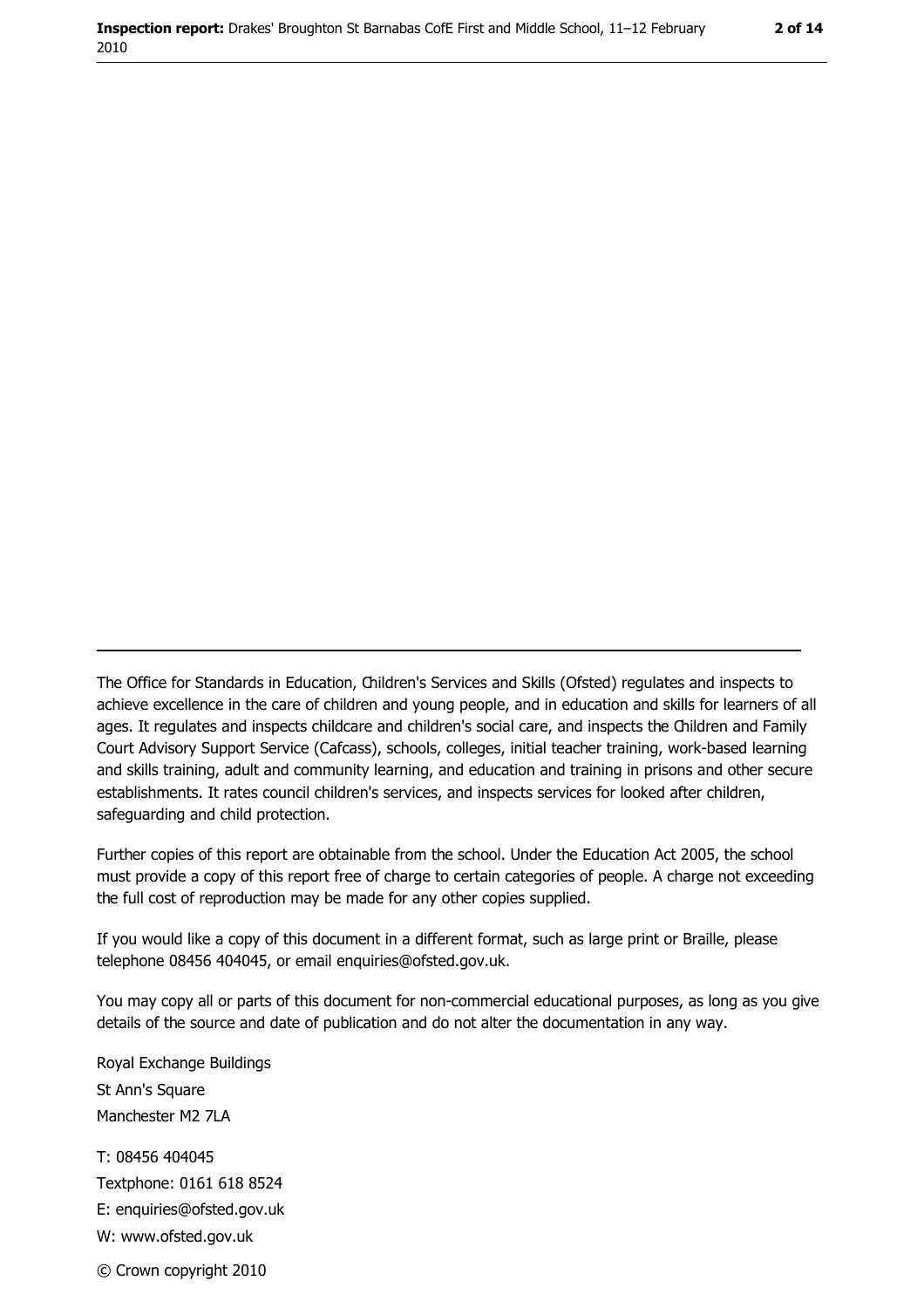# **Introduction**

This inspection was carried out by four additional inspectors. The majority of time was spent looking at learning. All the teachers were seen and 15 lessons observed. Meetings were held with groups of pupils, governors and staff. Inspectors observed the school's work, and looked at policy documents, records of pupils' progress plans for school improvement and the comments made in the 86 parental questionnaires that were retuned.

The inspection team reviewed many aspects of the school's work. It looked in detail at the following:

- The consistency of teaching and the rate of pupils' progress in each year group.  $\blacksquare$
- The effectiveness of target-setting and marking in helping pupils improve.  $\blacksquare$
- The effectiveness of child-initiated learning in the Early Years Foundation Stage.  $\blacksquare$

## Information about the school

The school caters for pupils from reception to Year 7. Pupils in the younger classes (reception to Year 4 inclusive) are mainly from Drakes Broughton and the immediate vicinity. Each year, a significant proportion of pupils from two neighbouring first schools join the school at the beginning of Year 5. Most pupils attending the school are of White British origin. A very few pupils (1.8 per cent) speak English as an additional language. Very few pupils are eligible for free school meals. An average proportion of pupils (17 per cent) is on the school's register of special educational needs and disabilities and one pupil has a statement of special educational need (a below average proportion). The school holds the Eco-School award, Active Mark and Active Mark Gold.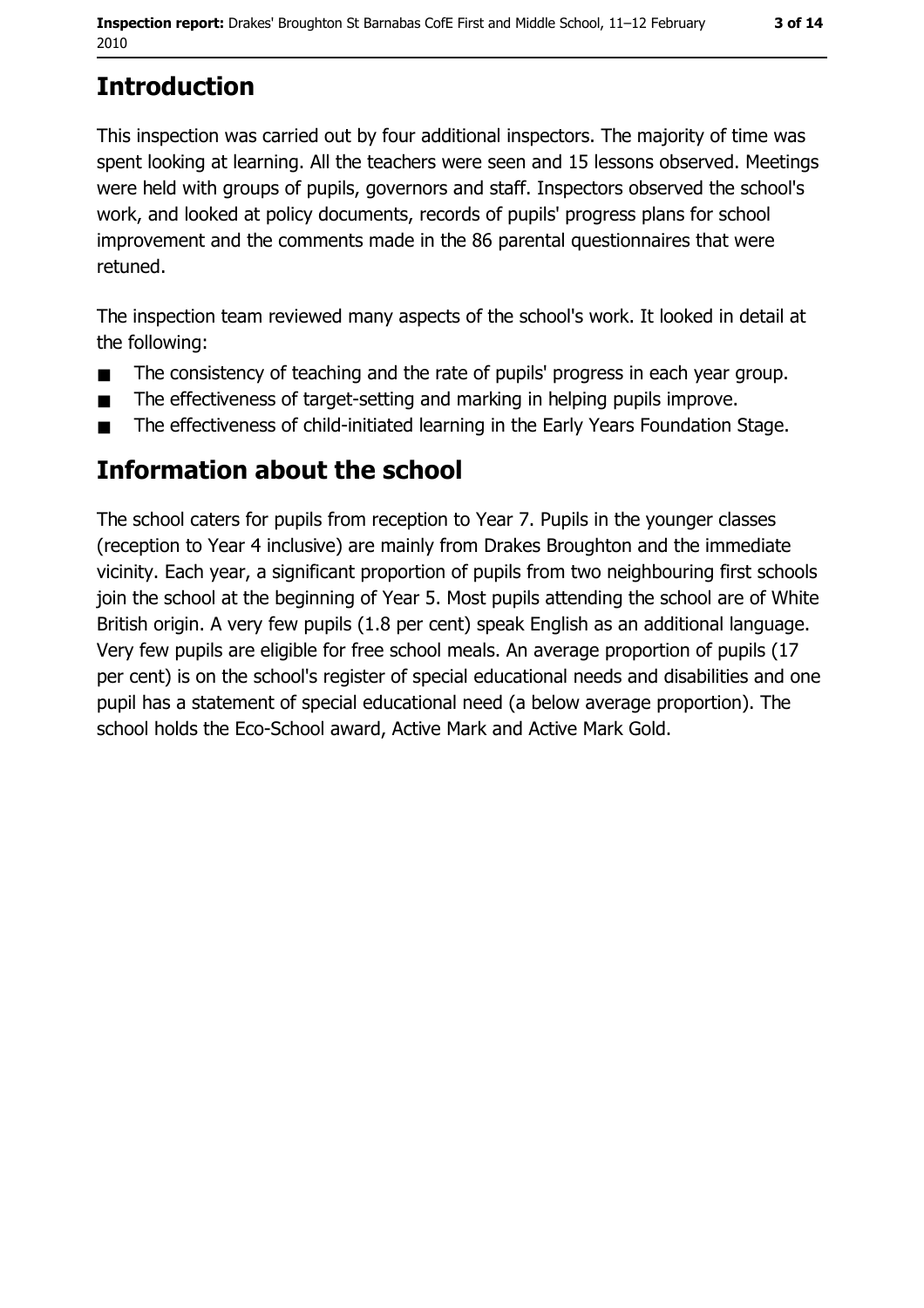Inspection grades: 1 is outstanding, 2 is good, 3 is satisfactory, and 4 is inadequate

# **Inspection judgements**

## Overall effectiveness: how good is the school?

#### The school's capacity for sustained improvement

## **Main findings**

The school provides a satisfactory and improving education for its pupils. Good leadership and management have been sustained and teaching and the curriculum have improved from satisfactory to good since the last inspection. Overall, achievement is satisfactory in relation to pupils' average starting points with some variation in the pace of learning across classes. They make good progress in lessons to reach above average standards by the end of Year 7. Improvements to the quality of teaching since the last inspection have accelerated the progress that pupils make having made at least satisfactory progress in previous years. However, some year-groups are not yet achieving well enough, despite current good progress, because of previous high staff turnover. Pupils with special educational needs and/or disabilities and those for whom English is an additional language make satisfactory progress, as do those pupils who join the school in Year 5. Boys and girls achieve equally well. The school's assessment procedures are good, enabling teachers to plan tasks that are tailored to the needs of pupils in lessons, although there is still scope to improve the way assessments are used to set targets for pupils to aim towards. The quality of marking varies as in some classes it gives clear pointers on how to improve, but in others, it is too superficial or unclear to the pupils. Early Years Foundation Stage provision is satisfactory and children make sound progress. Improvements have been made to the quality of child-initiated play as recommended in the previous inspection but the cramped provision for outdoor learning limits some aspects of the children's physical development.

Behaviour is outstanding. Pupils are polite and considerate, and their excellent attitudes to work contribute enormously to their learning. They enjoy the many enriching experiences the curriculum provides and discharge any delegated responsibilities well. 'Learning Logs', in which pupils record individual projects undertaken partly at home, exemplify the increasing individuality being fostered by the curriculum. Care, guidance and support are satisfactory. Pastoral care is good, but there are weaknesses in the involvement of parents and carers in supporting their children. Some parents commented on a lack of clear information on their children's needs and progress.

The recently appointed headteacher and his deputy have established a united leadership team. Those members of staff responsible for evaluating teaching do so accurately and effectively so that good practice is spreading and weaknesses are being tackled successfully. Governance is satisfactory. Governors give good support to the school and have recently improved their monitoring, by focusing on progress in each class. There are shortcomings in the monitoring and recording of aspects of health and safety and in the organisation and review of policies, but governors show a determination to eradicate these. The good improvements since the last inspection and shared sense of

| 3 |  |
|---|--|
|   |  |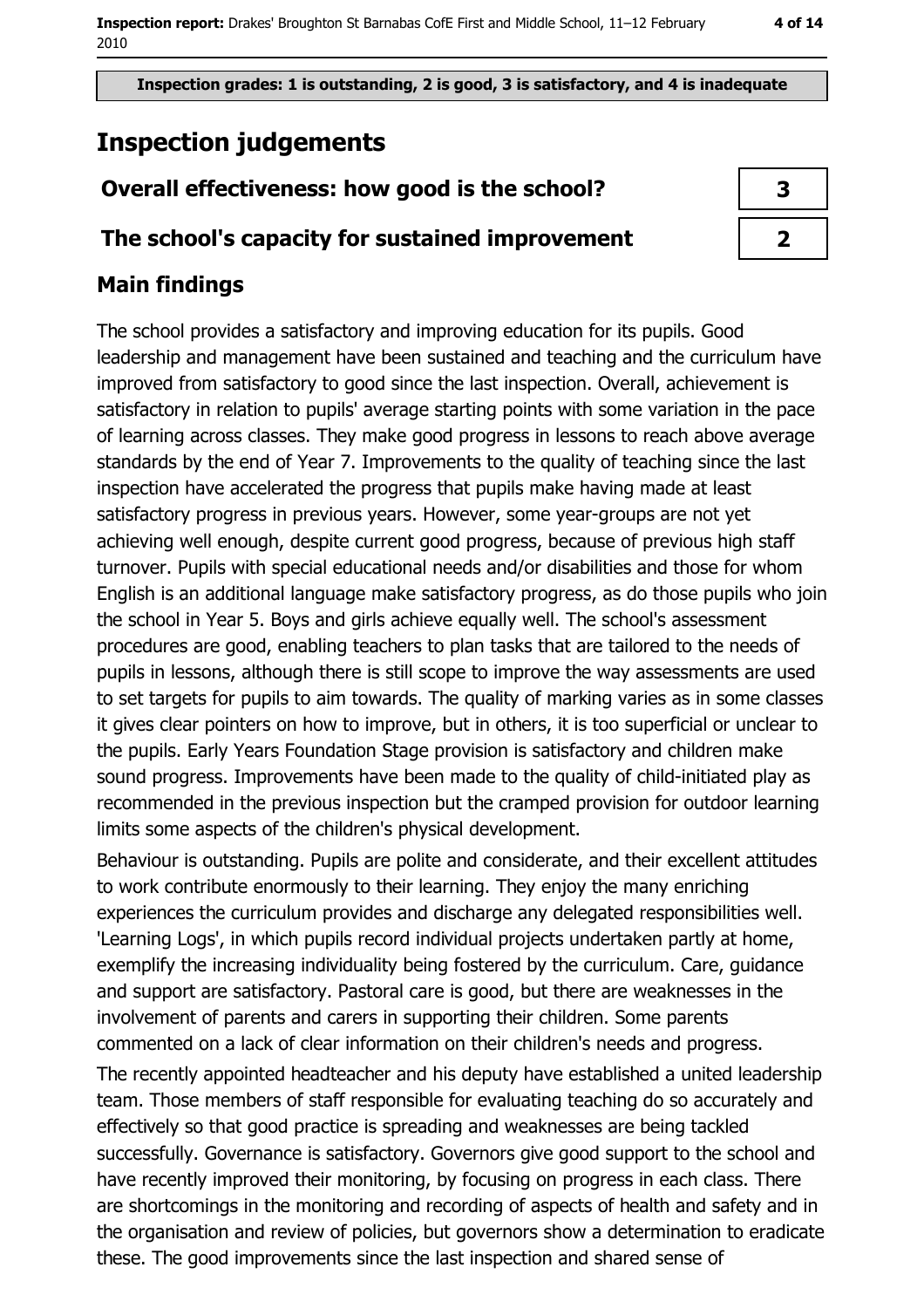commitment to raising standards contribute to a good capacity for sustained improvement.

#### What does the school need to do to improve further?

- Raise achievement from satisfactory to good by ensuring consistency across the  $\blacksquare$ school in:
	- the use of targets to encourage and track the progress of all pupils, including those with special educational needs and/or disabilities;
	- the sharing of these targets with parents so that they can help their children at home;
	- the setting of clear success criteria for lessons that are rooted in skill development;
	- the marking of pupils' work, so that in all classes it identifies clearly what pupils need to do to improve and ensures that they respond.
- About 40% of the schools whose overall effectiveness is judged satisfactory may  $\blacksquare$ receive a monitoring visit by an Ofsted inspection before their next Section 5 Inspection.

### **Outcomes for individuals and groups of pupils**

3

Children enter Year 1 with skills and abilities that are in line with those expected for their age. They make good progress through Key Stage 1 to reach above average standards in reading and mathematics and broadly average standards in writing by the end of Year 2. Pupils throughout Key Stage 1 enjoy sharing books and increasingly read independently. They also have good opportunities to apply their number skills to some challenging problem solving in mathematics which accounts for their good progress. Progress is satisfactory in Key Stage 2 because the pace of learning and the challenges offered to the pupils vary. Current progress is good in most classes, but over time it is only satisfactory because of previous disruption to learning. This is evident in Year 6, where pupils of all abilities are making solidly good progress now, but a significant minority of lower-attaining pupils, including those with special educational needs and/or disabilities, are starting to catch up on some lost groundbecause of slow progress in earlier years. Pupils are increasingly being provided with opportunities to work towards more challenging targets. This is improving the pace of learning in lessons in Key Stage 2 and, increasingly, good teaching is starting to improve standards still further. As a result, pupils are reading and writing more extensively and gaining confidence in their ability to work with others and use analytical skills when working independently. Pupils' personal development is good and their outstanding behaviour and attitudes help them to learn effectively even when teaching is not of the best quality. When lessons are interesting and challenging, the pupils show great enthusiasm and maturity, for example in perfecting their singing for a recorded performance. Pupils have a good understanding of the wider world at an international level through links with other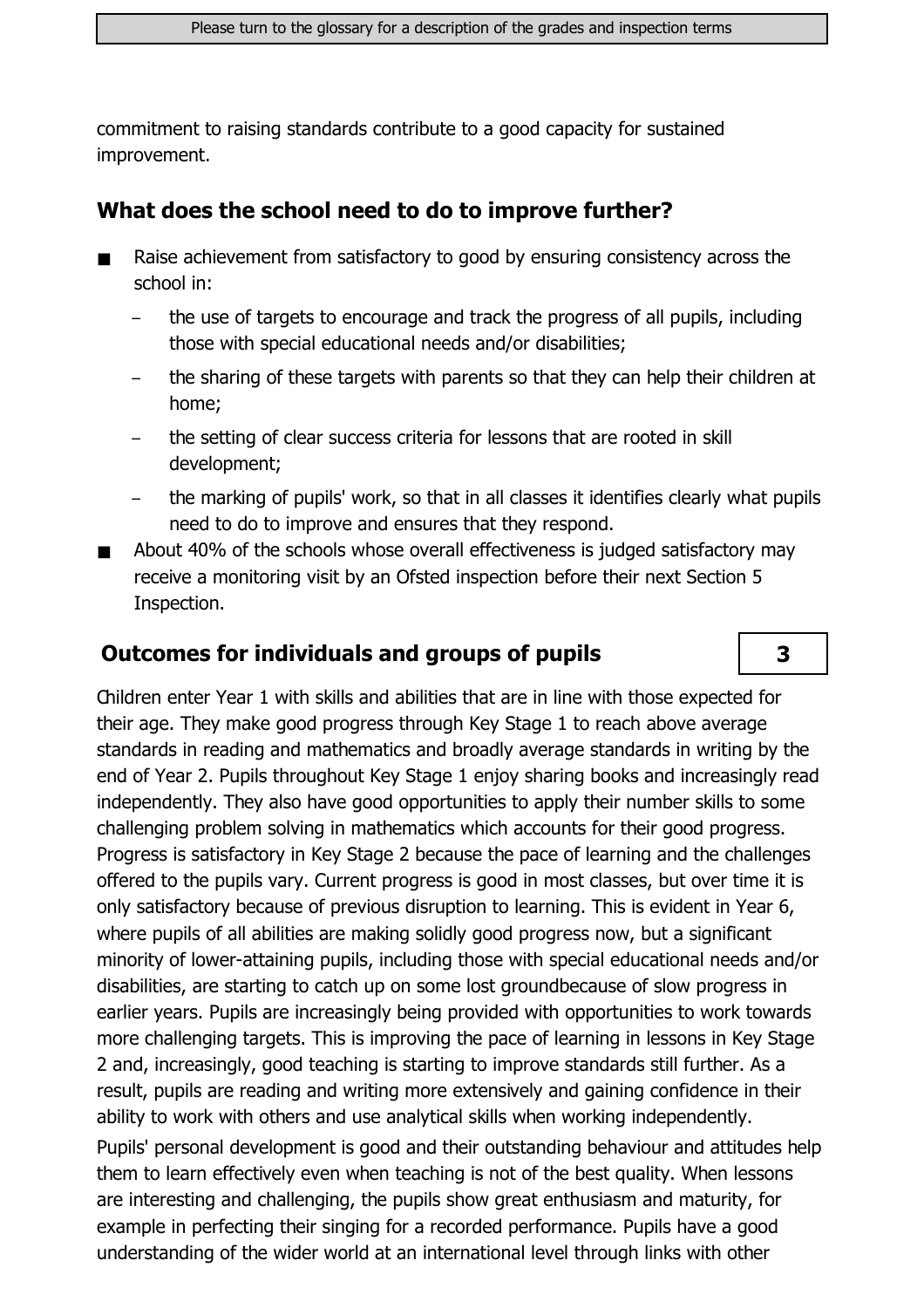#### Inspection grades: 1 is outstanding, 2 is good, 3 is satisfactory, and 4 is inadequate

schools abroad, but have little direct experience of the diversity that exists within their own country. The school has already recognised this and is establishing links with schools in more ethnically diverse parts of the UK. Attendance is average but should be better as too many pupils are taken on holidays in school time.

These are the grades for pupils' outcomes

| Pupils' achievement and the extent to which they enjoy their learning                                                     |                         |  |
|---------------------------------------------------------------------------------------------------------------------------|-------------------------|--|
| Taking into account:<br>Pupils' attainment <sup>1</sup>                                                                   | 2                       |  |
| The quality of pupils' learning and their progress                                                                        | 3                       |  |
| The quality of learning for pupils with special educational needs and/or<br>disabilities and their progress               | 3                       |  |
| The extent to which pupils feel safe                                                                                      | $\overline{\mathbf{2}}$ |  |
| <b>Pupils' behaviour</b>                                                                                                  | 1                       |  |
| The extent to which pupils adopt healthy lifestyles                                                                       | 2                       |  |
| The extent to which pupils contribute to the school and wider community                                                   |                         |  |
| The extent to which pupils develop workplace and other skills that will<br>contribute to their future economic well-being |                         |  |
| Taking into account:<br>Pupils' attendance <sup>1</sup>                                                                   | 3                       |  |
| The extent of pupils' spiritual, moral, social and cultural development                                                   | 2                       |  |

#### How effective is the provision?

Teaching is good and continues improving. All lessons seen during the inspection were at least satisfactory. The large majority were good, reflecting improvements to the pace of learning and the productivity of lessons with some outstanding features, the most significant of which were:

- good use of assessment to set success criteria that focus on skills rather than the  $\blacksquare$ completion of tasks;
- astute questioning of pupils as they work to assess their understanding and move  $\blacksquare$ them on;
- lively presentations by teachers that the pupils readily respond to with enthusiasm  $\blacksquare$ and effort;

The grades for attainment and attendance are: 1 is high; 2 is above average; 3 is broadly average; and 4 is low.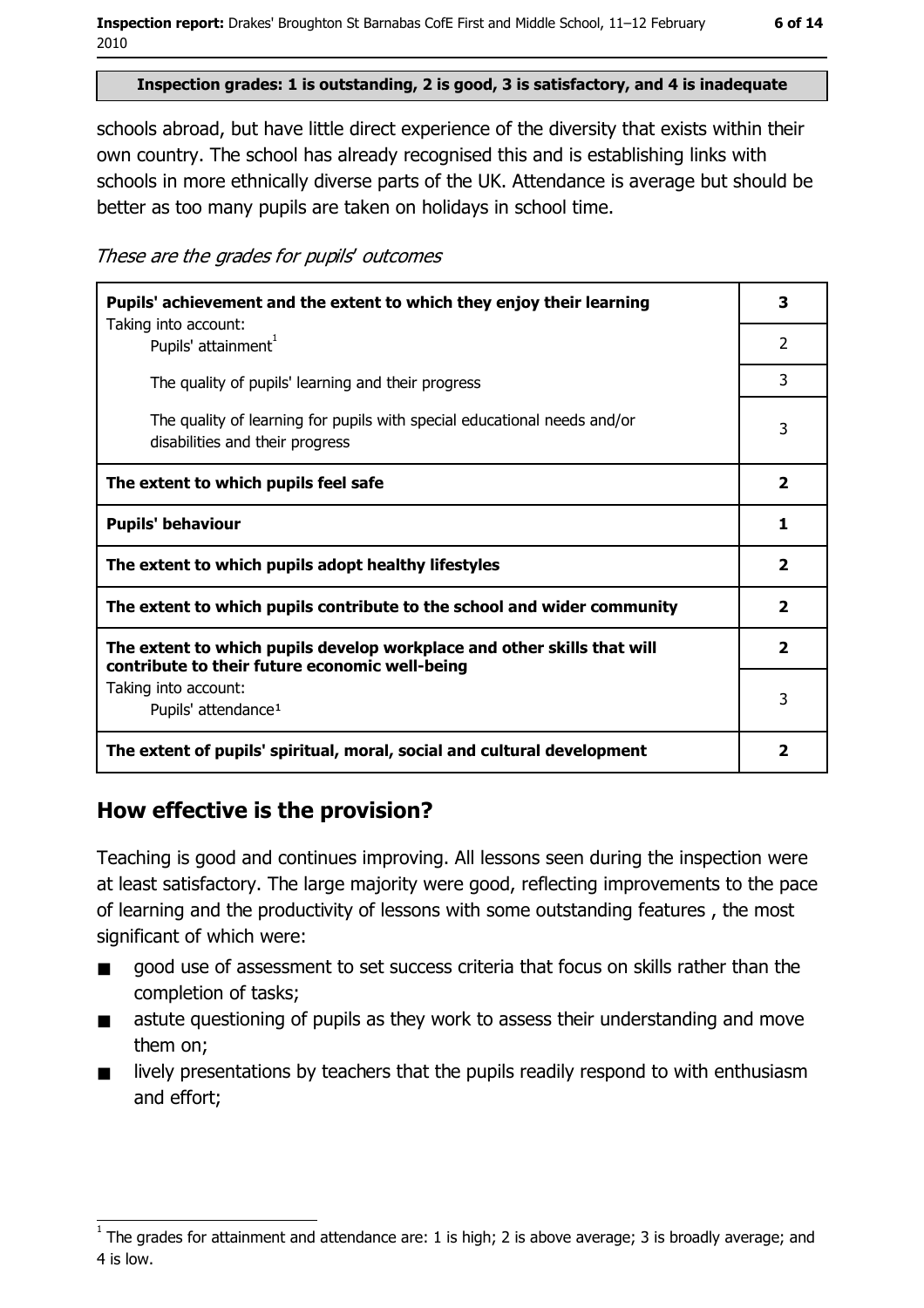good marking of pupils' work that shows them clearly how to improve and makes  $\blacksquare$ sure that they respond to comments and suggestions.

The weaker lessons were less lively and success criteria were insufficiently focused on the skills to be developed so pupils were not always sufficiently engaged in their learning or the demands placed on them were not challenging enough.

Curriculum innovation is improving following a period of a narrow focus on basic skills. An increasing variety of enriching experiences within and beyond lessons is being offered, including themed topic work and individual projects. These give good opportunities for pupils to use a range of skills in interesting contexts. Pupils' enjoyment of learning was evident during the inspection in practical lessons, for example in making bread and pancakes and improving gymnastics displays. All groups have equal opportunities to succeed, with good opportunities for gifted and talented pupils. Provision for pupils with special educational needs and/or disabilities is satisfactory, with good support provided in some lessons. However, there are missed opportunities in some lessons to provide the right level of support. This is because the process of review for pupils with special educational needs is not systematic enough to ensure that tasks are always tailored to their needs. The school has an active programme to encourage good attendance, but its efforts to discourage parents from taking holidays in term-time have so far had limited success.

| These are the grades for the quality of provision |
|---------------------------------------------------|
|---------------------------------------------------|

| The quality of teaching                                                                                    |  |  |
|------------------------------------------------------------------------------------------------------------|--|--|
| Taking into account:<br>The use of assessment to support learning                                          |  |  |
| The extent to which the curriculum meets pupils' needs, including, where<br>relevant, through partnerships |  |  |
| The effectiveness of care, guidance and support                                                            |  |  |

#### How effective are leadership and management?

The school continues to benefit from good leadership and management despite recent changes of headteacher. Continuity has been maintained by senior and middle managers, with full support from all the staff. Teachers have worked hard to improve their practice, with good guidance from within and beyond the school. The interior of the school is vibrant, and colourful, and clearly reflects the work of pupils and the pleasure that they get from it. Governors acknowledge that more could be done to make the exterior environment more attractive and useful. The school treats all pupils equally, but it is also true that some pupils have been much more adversely affected by staff absences and changes over recent years than others. This is reflected in the contrasting views of the school expressed by parents and carers. The headteacher recognises this and is actively seeking ways of increasing parental involvement with the school and improving the sharing of information with them. The school's commitment to equality of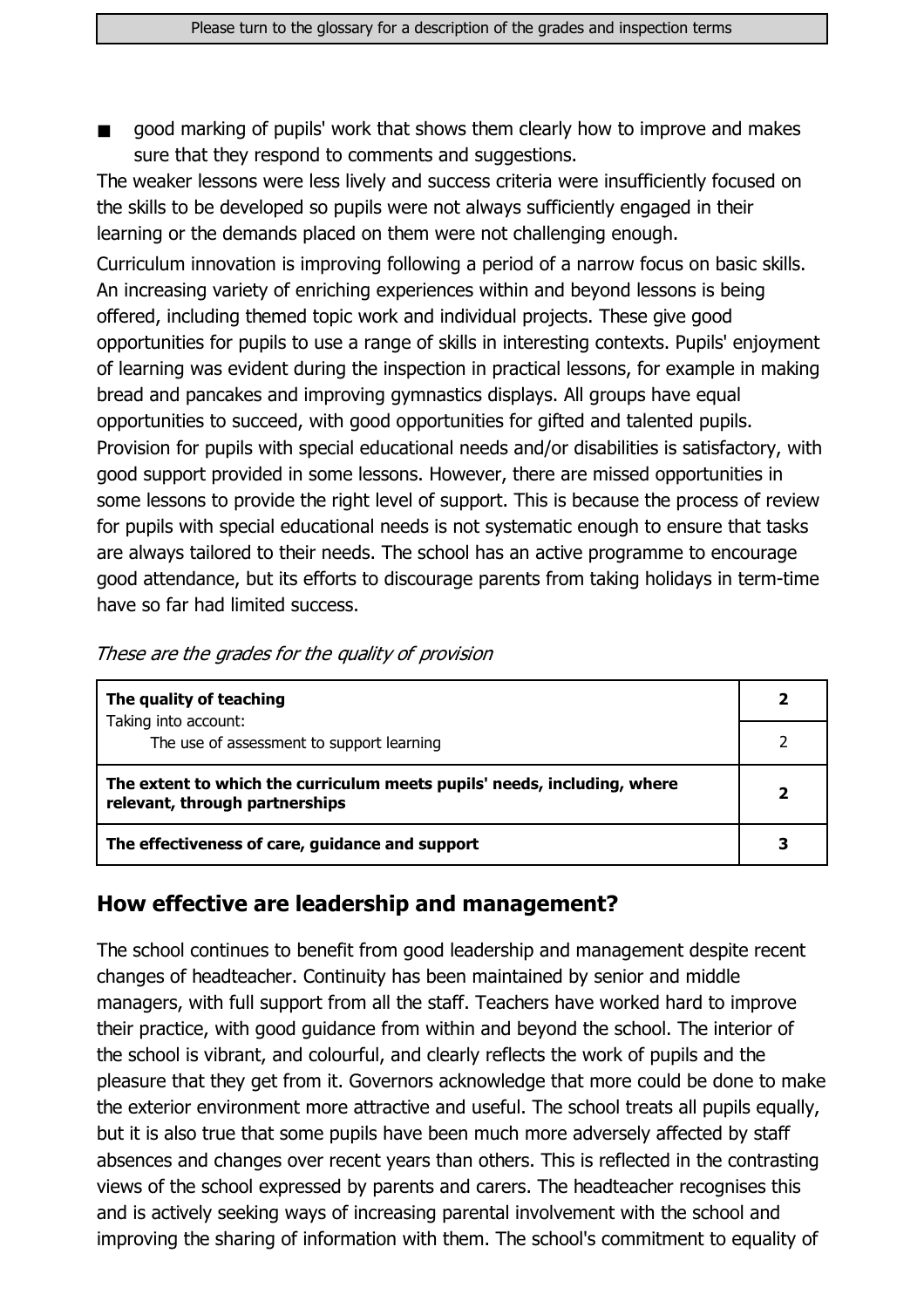#### Inspection grades: 1 is outstanding, 2 is good, 3 is satisfactory, and 4 is inadequate

opportunity is reflected in its improving analysis of the progress of all groups of pupils. Suitable action is being taken to address weaknesses that are identified, for example, in managing and auditing provision for pupils with special educational needs and/or disabilities to ensure that there is consistently good support for these pupils in all lessons.

The school's work on community cohesion has been partially successful. Much has been achieved at a local and international level, but governors acknowledge that more needs to be done to embrace diversity within the United Kingdom. Governors also recognise that the organisation and review of policies is not yet robust enough to ensure best practice in all areas. Safeguarding procedures, including safe recruitment and child-protection are satisfactory.

| The effectiveness of leadership and management in embedding ambition and<br>driving improvement                                                                     | $\overline{\mathbf{2}}$ |
|---------------------------------------------------------------------------------------------------------------------------------------------------------------------|-------------------------|
| Taking into account:<br>The leadership and management of teaching and learning                                                                                      | 2                       |
| The effectiveness of the governing body in challenging and supporting the<br>school so that weaknesses are tackled decisively and statutory responsibilities<br>met | 3                       |
| The effectiveness of the school's engagement with parents and carers                                                                                                | 3                       |
| The effectiveness of partnerships in promoting learning and well-being                                                                                              | $\overline{\mathbf{2}}$ |
| The effectiveness with which the school promotes equality of opportunity and<br>tackles discrimination                                                              | 2                       |
| The effectiveness of safeguarding procedures                                                                                                                        | 3                       |
| The effectiveness with which the school promotes community cohesion                                                                                                 | 3                       |
| The effectiveness with which the school deploys resources to achieve<br>value for money                                                                             | з                       |

These are the grades for leadership and management

## **Early Years Foundation Stage**

Children enter reception with skills and abilities that are in line with those expected of four-year-olds. They make satisfactory progress and most reach at least age-related expectations before they transfer to Year 1. Good transition arrangements ensure that those children who need to continue to learn at least partly through play do so until they are ready to fully integrate into Key Stage 1. Progress in creative development is good, reflecting the opportiunties the children have to draw, paint, make things and engage in role play activities. Progress is also good in linking sounds and letters because of the systematic programme that is followed daily.

Staff interactions with children as they play are sufficently purposeful to provide secure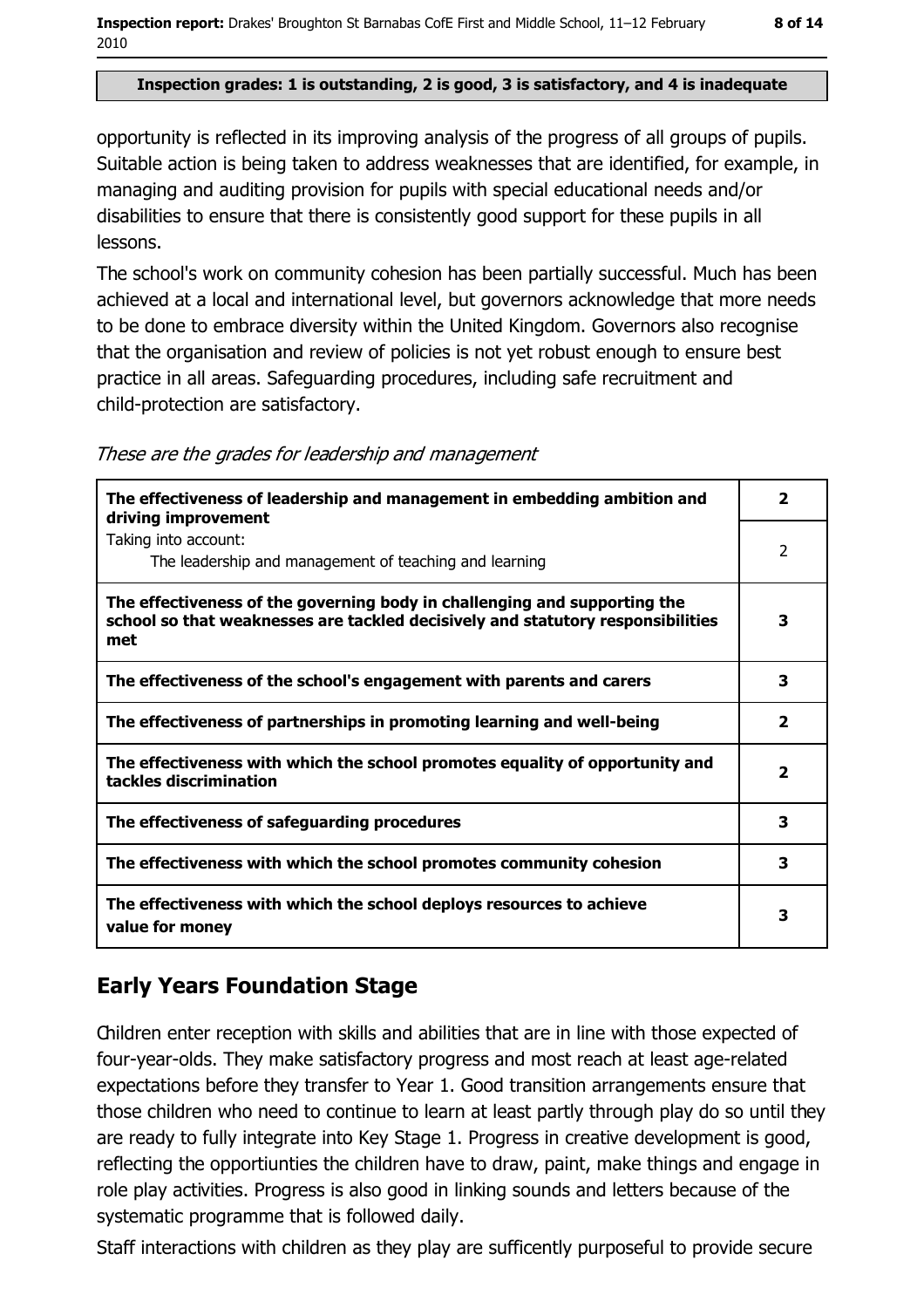evidence for progress across the areas of learning. This is a good improvement since the last inspection. The teacher and teaching assistants work well together to compile a record of progress, including photographs, which parents appreciate.

Provision for outdoor learning is barely adequate. Only a small space is available, limiting the range of activities that can take place. There is no room, for example, for children to use scooters and bicycles or for climbing apparatus. This inhibits some aspects of the children's physical development. There is no covered area to facilitate outdoor learning in inclement or hot weather. The area is also separated from the classroom by a cloakroom so that the children's use of it has to be tightly regulated to ensure adequate supervision.

|  |  | These are the grades for the Early Years Foundation Stage |  |
|--|--|-----------------------------------------------------------|--|
|  |  |                                                           |  |

| <b>Overall effectiveness of the Early Years Foundation Stage</b>                             | 3 |
|----------------------------------------------------------------------------------------------|---|
| Taking into account:                                                                         |   |
| Outcomes for children in the Early Years Foundation Stage                                    |   |
| The quality of provision in the Early Years Foundation Stage                                 |   |
| The effectiveness of leadership and management of the Early Years<br><b>Foundation Stage</b> | 3 |

#### **Views of parents and carers**

About one quarter of parents returned questionnaires. The effect of staff absences, on children's progress and enjoyment, was the most commonly expressed concern. The inspection confirms uneven progress due to staff turnover and absences in the past, but also that this has been largely eliminated. Some parents were also dissatisfied with the quality and amount of information they received about their children's progress, including cases where children have special educational needs and/or disabilities. The inspection confirms that more accurate and useful information on pupils' targets and progress should be provided.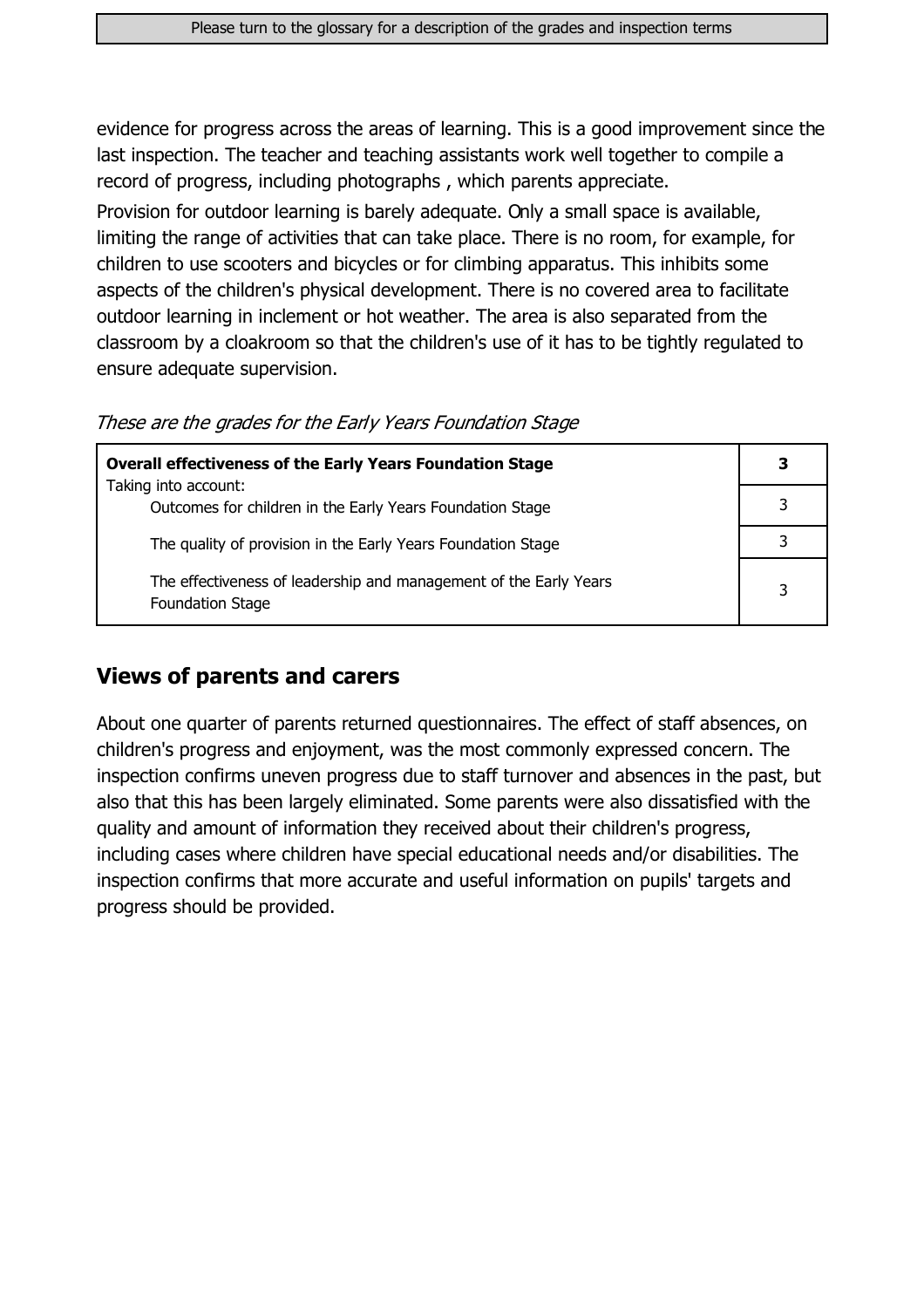#### Responses from parents and carers to Ofsted's questionnaire

Ofsted invited all the registered parents and carers of pupils registered at Drakes' Broughton St Barnabas CofE First and Middle School to complete a questionnaire about their views of the school.

In the questionnaire, parents and carers were asked to record how strongly they agreed with 13 statements about the school. The inspection team received 86 completed questionnaires by the end of the on-site inspection. In total, there are 320 pupils registered at the school.

| <b>Statements</b>                                                                                                                                                                                                                                       | <b>Strongly</b><br><b>Agree</b><br><b>Agree</b> |               |              | <b>Disagree</b> |                | <b>Strongly</b><br>disagree |                |                  |
|---------------------------------------------------------------------------------------------------------------------------------------------------------------------------------------------------------------------------------------------------------|-------------------------------------------------|---------------|--------------|-----------------|----------------|-----------------------------|----------------|------------------|
|                                                                                                                                                                                                                                                         | <b>Total</b>                                    | $\frac{1}{2}$ | <b>Total</b> | $\frac{0}{0}$   | <b>Total</b>   | $\frac{1}{2}$               | <b>Total</b>   | $\frac{1}{2}$    |
| My child enjoys school                                                                                                                                                                                                                                  | 53                                              | 61            | 33           | 38              | 0              | $\Omega$                    | $\Omega$       | $\Omega$         |
| The school keeps my child<br>safe                                                                                                                                                                                                                       | 51                                              | 59            | 34           | 39              | $\mathbf 0$    | 0                           | 0              | 0                |
| The school informs me<br>about my child's progress                                                                                                                                                                                                      | 35                                              | 40            | 35           | 40              | 16             | 18                          | 0              | 0                |
| My child is making enough<br>progress at this school                                                                                                                                                                                                    | 28                                              | 32            | 43           | 49              | 12             | 14                          | 0              | 0                |
| The teaching is good at this<br>school                                                                                                                                                                                                                  | 31                                              | 36            | 49           | 56              | $\overline{4}$ | 5                           | 0              | 0                |
| The school helps me to<br>support my child's learning                                                                                                                                                                                                   | 27                                              | 31            | 46           | 53              | 11             | 13                          | 0              | 0                |
| The school helps my child to<br>have a healthy lifestyle                                                                                                                                                                                                | 32                                              | 37            | 48           | 55              | $\overline{4}$ | 5                           | $\overline{2}$ | $\overline{2}$   |
| The school makes sure that<br>my child is well prepared for<br>the future (for example<br>changing year group,<br>changing school, and for<br>children who are finishing<br>school, entering further or<br>higher education, or<br>entering employment) | 29                                              | 33            | 43           | 49              | 3              | 3                           | $\mathbf{1}$   | $\mathbf{1}$     |
| The school meets my child's<br>particular needs                                                                                                                                                                                                         | 31                                              | 36            | 43           | 49              | 8              | 9                           | 0              | $\mathbf 0$      |
| The school deals effectively<br>with unacceptable behaviour                                                                                                                                                                                             | 29                                              | 33            | 42           | 48              | 3              | 3                           | 0              | $\mathbf 0$      |
| The school takes account of<br>my suggestions and<br>concerns                                                                                                                                                                                           | 28                                              | 32            | 39           | 45              | $\overline{2}$ | $\overline{2}$              | 0              | $\boldsymbol{0}$ |
| The school is led and<br>managed effectively                                                                                                                                                                                                            | 26                                              | 30            | 47           | 54              | $\mathbf{1}$   | $\mathbf{1}$                | $\mathbf 0$    | $\mathbf 0$      |
| Overall, I am happy with my<br>child's experience at this<br>school                                                                                                                                                                                     | 34                                              | 42            | 34           | 42              | 6              | 7                           | $\mathbf{1}$   | $\mathbf{1}$     |

The table above summarises the responses that parents and carers made to each statement. The percentages indicate the proportion of parents and carers giving that response out of the total number of completed questionnaires. Where one or more parents and carers chose not to answer a particular question, the percentages will not add up to 100%.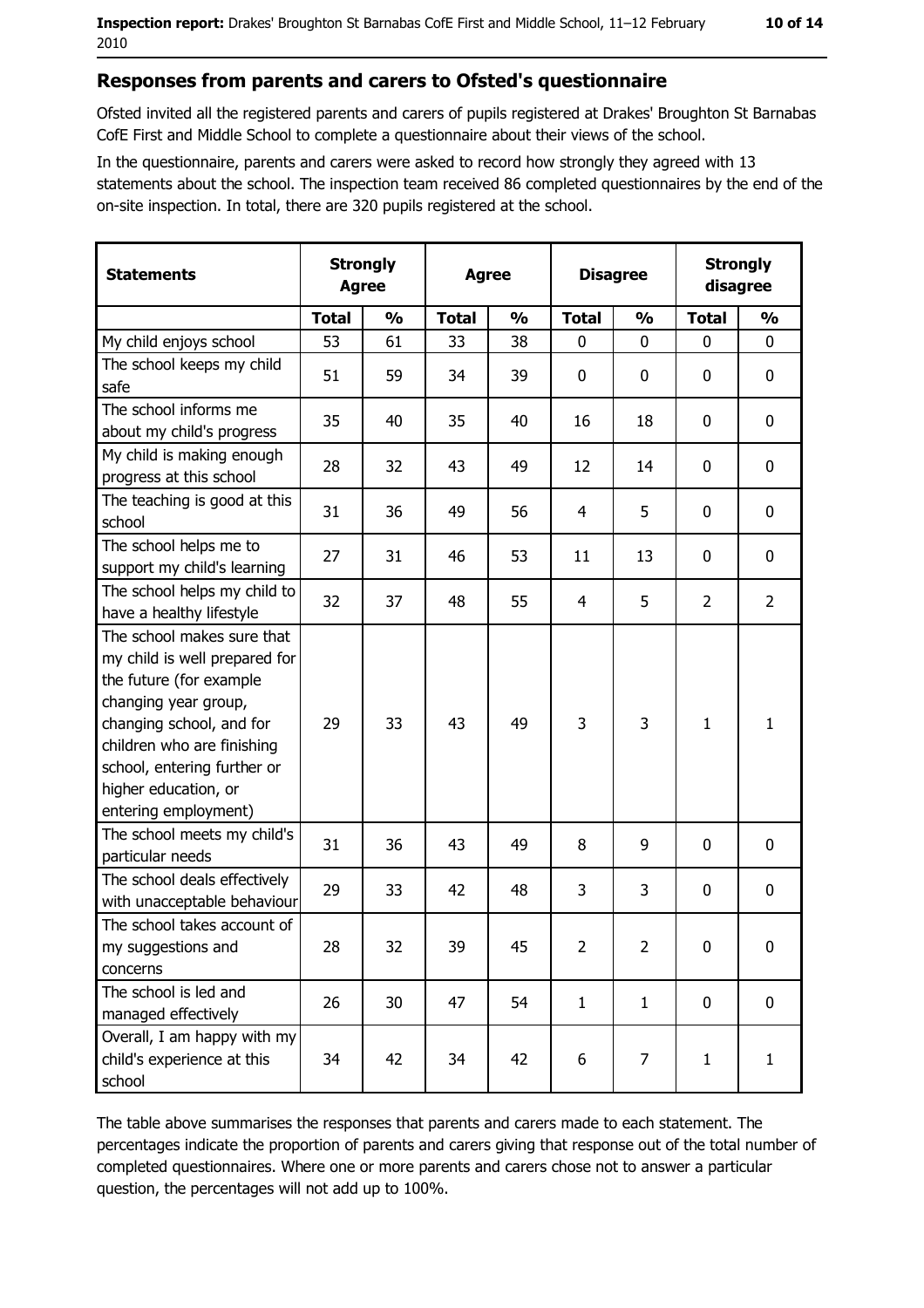## **Glossary**

#### What inspection judgements mean

| <b>Grade</b> | <b>Judgement</b> | <b>Description</b>                                                                                                                                                                                                               |
|--------------|------------------|----------------------------------------------------------------------------------------------------------------------------------------------------------------------------------------------------------------------------------|
| Grade 1      | Outstanding      | These features are highly effective. An oustanding<br>school provides exceptionally well for its pupils' needs.                                                                                                                  |
| Grade 2      | Good             | These are very positive features of a school. A school<br>that is good is serving its pupils well.                                                                                                                               |
| Grade 3      | Satisfactory     | These features are of reasonable quality. A satisfactory<br>school is providing adequately for its pupils.                                                                                                                       |
| Grade 4      | Inadequate       | These features are not of an acceptable standard. An<br>inadequate school needs to make significant<br>improvement in order to meet the needs of its pupils.<br>Ofsted inspectors will make further visits until it<br>improves. |

#### Overall effectiveness of schools inspected between September 2007 and July 2008

|                       | Overall effectiveness judgement (percentage of<br>schools) |      |                     |                   |
|-----------------------|------------------------------------------------------------|------|---------------------|-------------------|
| <b>Type of school</b> | <b>Outstanding</b>                                         | Good | <b>Satisfactory</b> | <b>Inadequate</b> |
| Nursery schools       | 39                                                         | 58   | 3                   | 0                 |
| Primary schools       | 13                                                         | 50   | 33                  | 4                 |
| Secondary schools     | 17                                                         | 40   | 34                  | 9                 |
| Sixth forms           | 18                                                         | 43   | 37                  | $\overline{2}$    |
| Special schools       | 26                                                         | 54   | 18                  | $\overline{2}$    |
| Pupil referral units  | 7                                                          | 55   | 30                  | 7                 |
| All schools           | 15                                                         | 49   | 32                  | 5                 |

New school inspection arrangements were introduced on 1 September 2009. This means that inspectors now make some additional judgements that were not made previously.

The data in the table above were reported in The Annual Report of Her Majesty's Chief Inspector of Education, Children's Services and Skills 2007/08.

Percentages are rounded and do not always add exactly to 100. Secondary school figures include those that have sixth forms, and sixth form figures include only the data specifically for sixth form inspection judgements.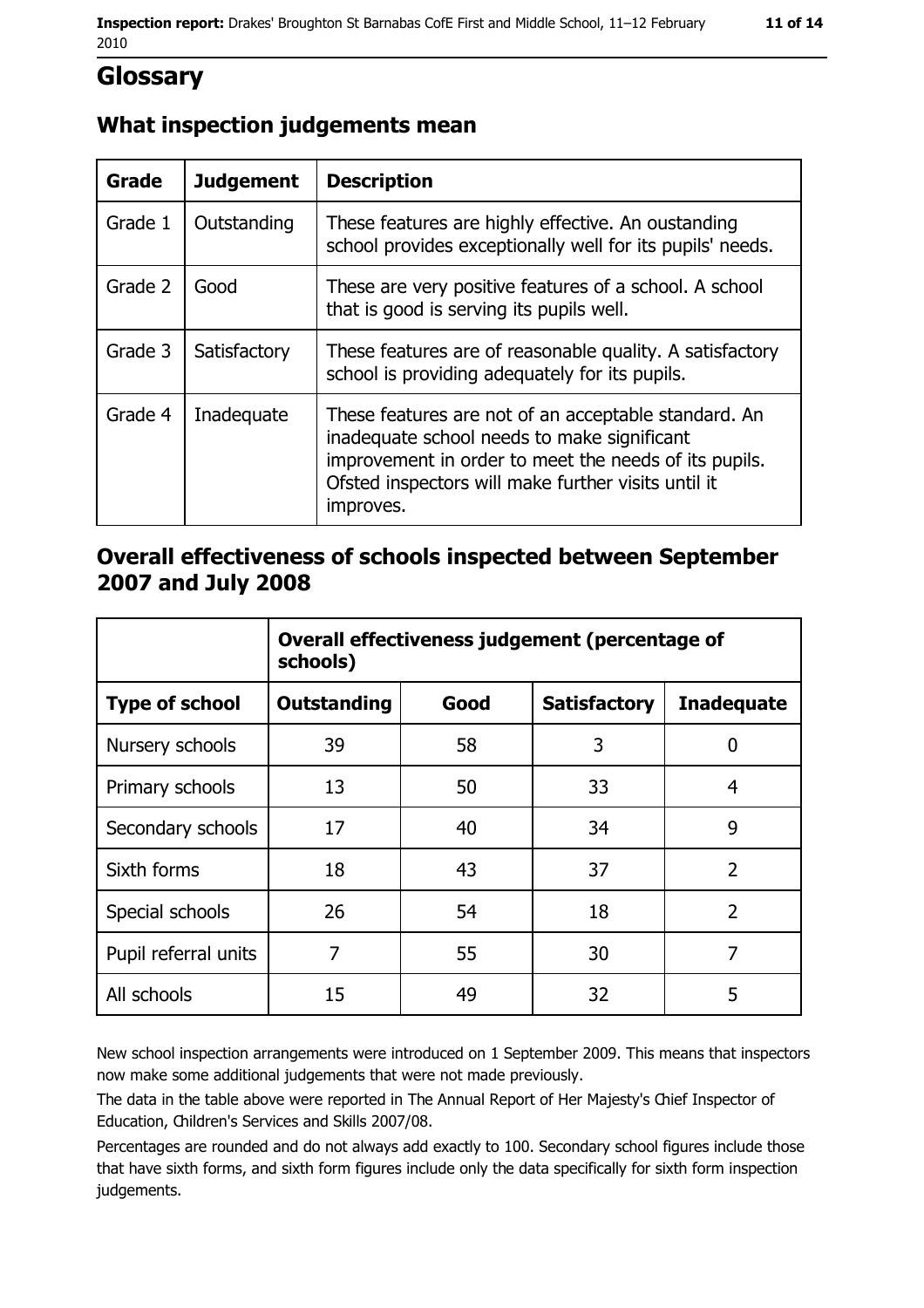# **Common terminology used by inspectors**

| Achievement:                  | the progress and success of a pupil in<br>their learning, development or training.                                                                                                                                                                                                                                     |  |
|-------------------------------|------------------------------------------------------------------------------------------------------------------------------------------------------------------------------------------------------------------------------------------------------------------------------------------------------------------------|--|
| Attainment:                   | the standard of the pupils' work shown by<br>test and examination results and in<br>lessons.                                                                                                                                                                                                                           |  |
| Capacity to improve:          | the proven ability of the school to<br>continue improving. Inspectors base this<br>judgement on what the school has<br>accomplished so far and on the quality of<br>its systems to maintain improvement.                                                                                                               |  |
| Leadership and management:    | the contribution of all the staff with<br>responsibilities, not just the headteacher,<br>to identifying priorities, directing and<br>motivating staff and running the school.                                                                                                                                          |  |
| Learning:                     | how well pupils acquire knowledge,<br>develop their understanding, learn and<br>practise skills and are developing their<br>competence as learners.                                                                                                                                                                    |  |
| <b>Overall effectiveness:</b> | inspectors form a judgement on a school's<br>overall effectiveness based on the findings<br>from their inspection of the school. The<br>following judgements, in particular,<br>influence what the overall effectiveness<br>judgement will be.                                                                         |  |
|                               | The school's capacity for sustained<br>improvement.<br>Outcomes for individuals and groups<br>of pupils.<br>The quality of teaching.<br>The extent to which the curriculum<br>٠<br>meets pupil's needs, including where<br>relevant, through partnerships.<br>The effectiveness of care, guidance<br>٠<br>and support. |  |
| Progress:                     | the rate at which pupils are learning in<br>lessons and over longer periods of time. It<br>is often measured by comparing the<br>pupils' attainment at the end of a key<br>stage with their attainment when they<br>started.                                                                                           |  |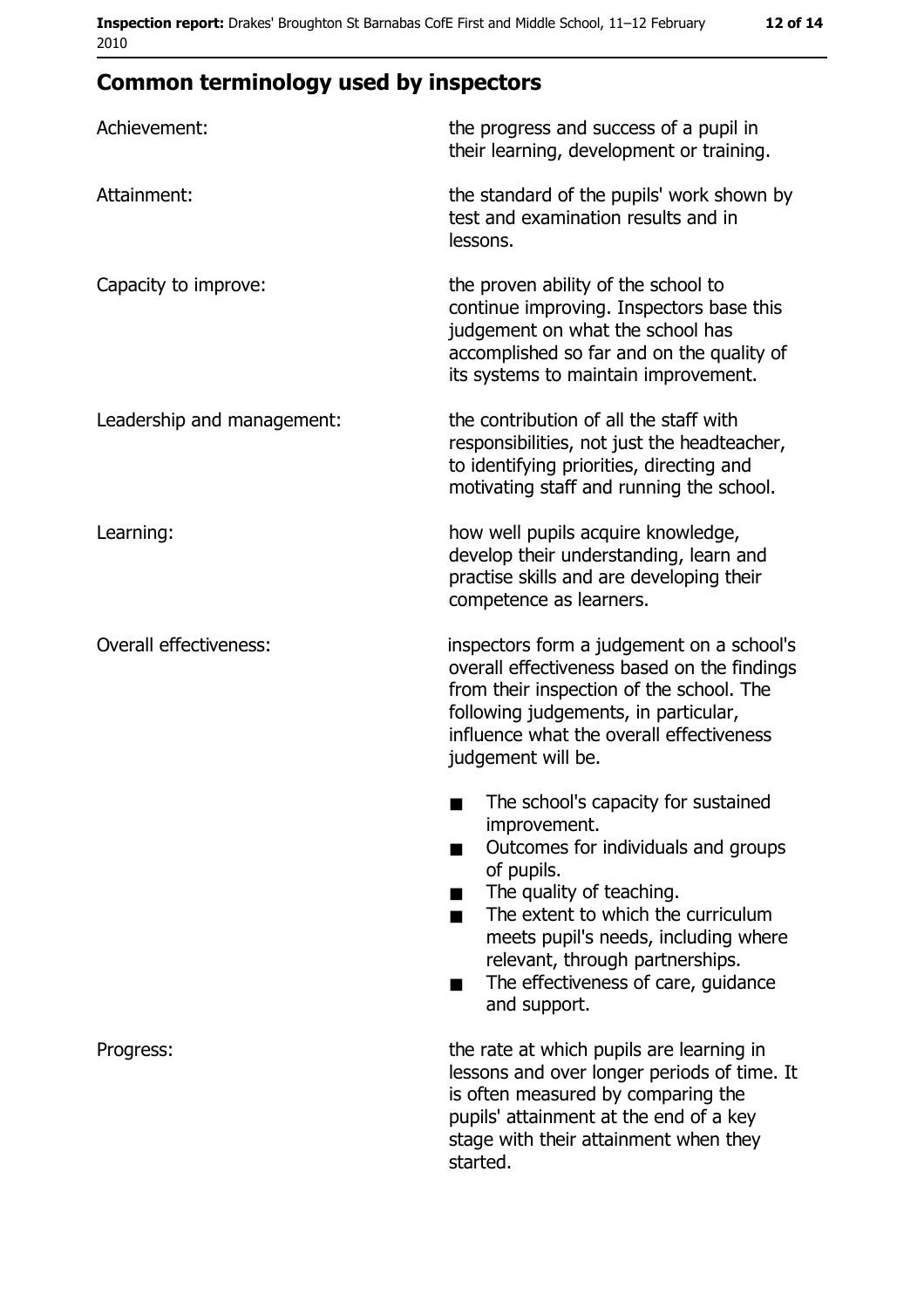#### This letter is provided for the school, parents and carers to share with their children. It describes Ofsted's main findings from the inspection of their school.



Monday 15 February 2010

Dear Pupils,

Inspection of Drakes' Broughton St Barnabas CofE First and Middle School, Pershore, **WR10 2AW** 

My colleagues and I enjoved our visit to your school. We found that it is a lively place that provides a good curriculum and gives you a satisfactory education. Teaching is good and you are doing well in lessons. Some of you did not do as well in previous years because your teachers kept changing. This means that you are still catching up. Your behaviour is outstanding. You are polite and a pleasure to talk to. You enjoy most lessons and you really shine when you are doing challenging and exciting things like recording the Peru song. I really enjoyed listening to that. You put your heart and soul into it and got better as you practised. Your learning logs were very interesting, showing how you can study independently. Some of you know your targets, whilst others do not, and some of your parents would like to know more about how well you are doing. We also thought that, in some classes, marking of your work helped you to see how to improve.

The new headteacher is doing a good job of getting all the staff to work together as a team so that they can continue making your school even better. We have asked them to do a few things to help you all do as well as you can. These are:

- make sure you and your parents know what your targets are and what you need to  $\blacksquare$ do to achieve them
- make sure that in every class, when teachers mark your books, they show you how  $\blacksquare$ to improve.

You have a part to play in making sure you do as your teachers ask you to, and improve vour work.

We have also asked the school to improve the outdoor area in the reception class so that the children can use it for more of the time and do more things in it.

I would like to extend by best wishes for the future to you and your teachers.

Yours sincerely

Peter Kerr

Lead inspector